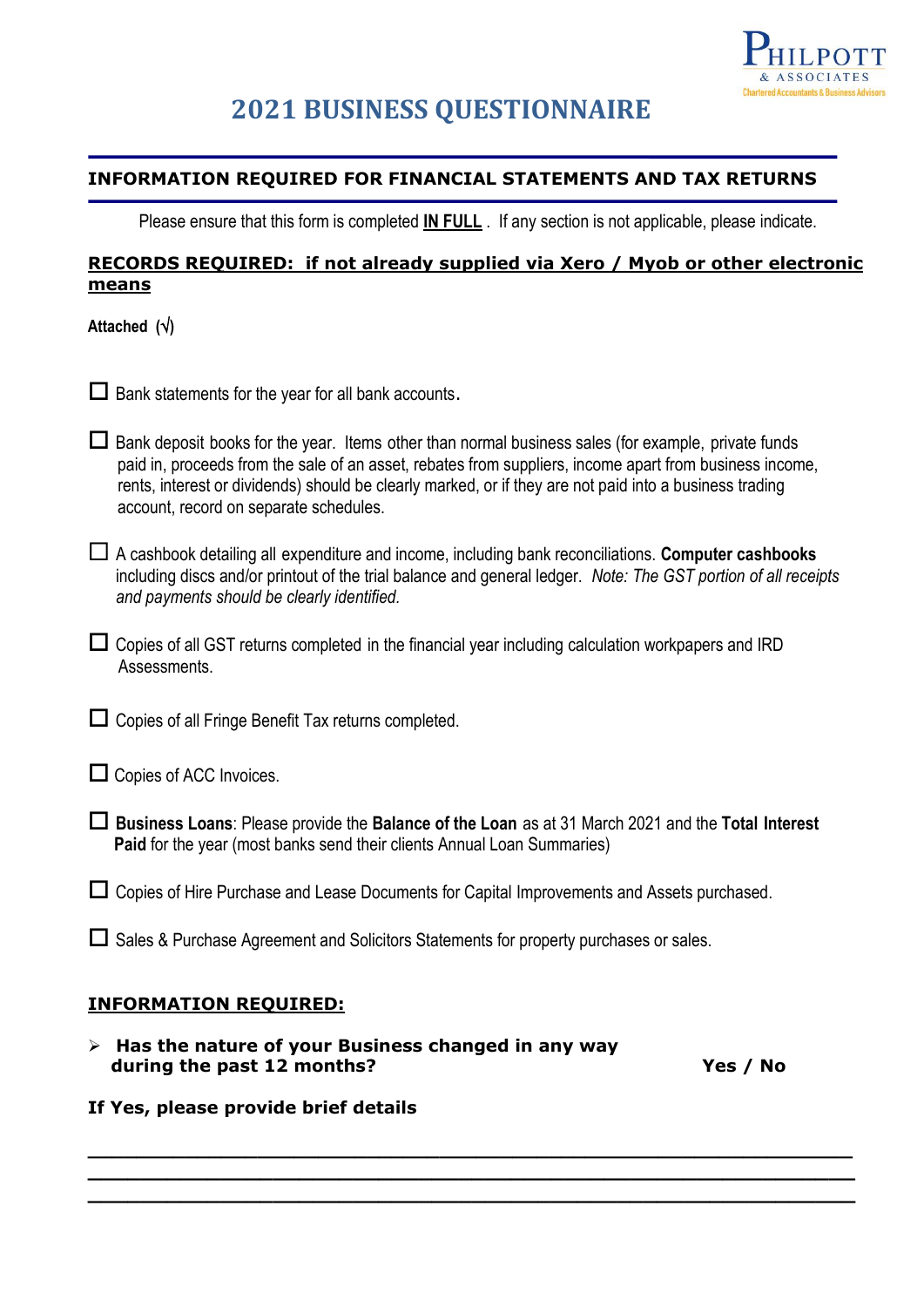

# **Accounts Payable (amounts owing BY YOU at Balance Date) GST INCLUSIVE**

| <b>Owed To</b> | <b>Particulars</b><br>(eg: purchases,<br>vehicle expenses, etc) | Amount<br>(Including GST) |
|----------------|-----------------------------------------------------------------|---------------------------|
|                |                                                                 |                           |
|                |                                                                 |                           |
|                |                                                                 |                           |
|                |                                                                 |                           |
|                |                                                                 |                           |
|                |                                                                 |                           |
|                |                                                                 |                           |

If you require more room, please attach a separate list.

# **Accounts Receivable (amounts owing TO YOU at Balance Date) GST INCLUSIVE**

| Owed By | Amount<br>(Including GST) |
|---------|---------------------------|
|         |                           |
|         |                           |
|         |                           |
|         |                           |
|         |                           |
|         |                           |
|         |                           |

If you require more room, please attach a separate list.

#### **Cash on Hand**

Cash on Hand should include cash floats and cash sales prior to balance date but not banked until after that date.  $\sim$ 

#### **Stock on Hand**

What was the value of Stock on Hand at Balance Date? GST **EXCLUSIVE** cost \$

#### **Livestock on Hand (Farmers Only)**

Livestock on hand at Balance Date

| <b>Livestock Type</b> | <b>Total Numbers</b> |
|-----------------------|----------------------|
|                       |                      |
|                       |                      |
|                       |                      |
|                       |                      |

## **Particulars of any capital improvements or new assets purchased (over \$5000)**

| <b>Date Purchased</b> | <b>Asset Description</b> | <b>Amount (Inclusive of GST)</b> |
|-----------------------|--------------------------|----------------------------------|
|                       |                          |                                  |
|                       |                          |                                  |
|                       |                          |                                  |
|                       |                          |                                  |